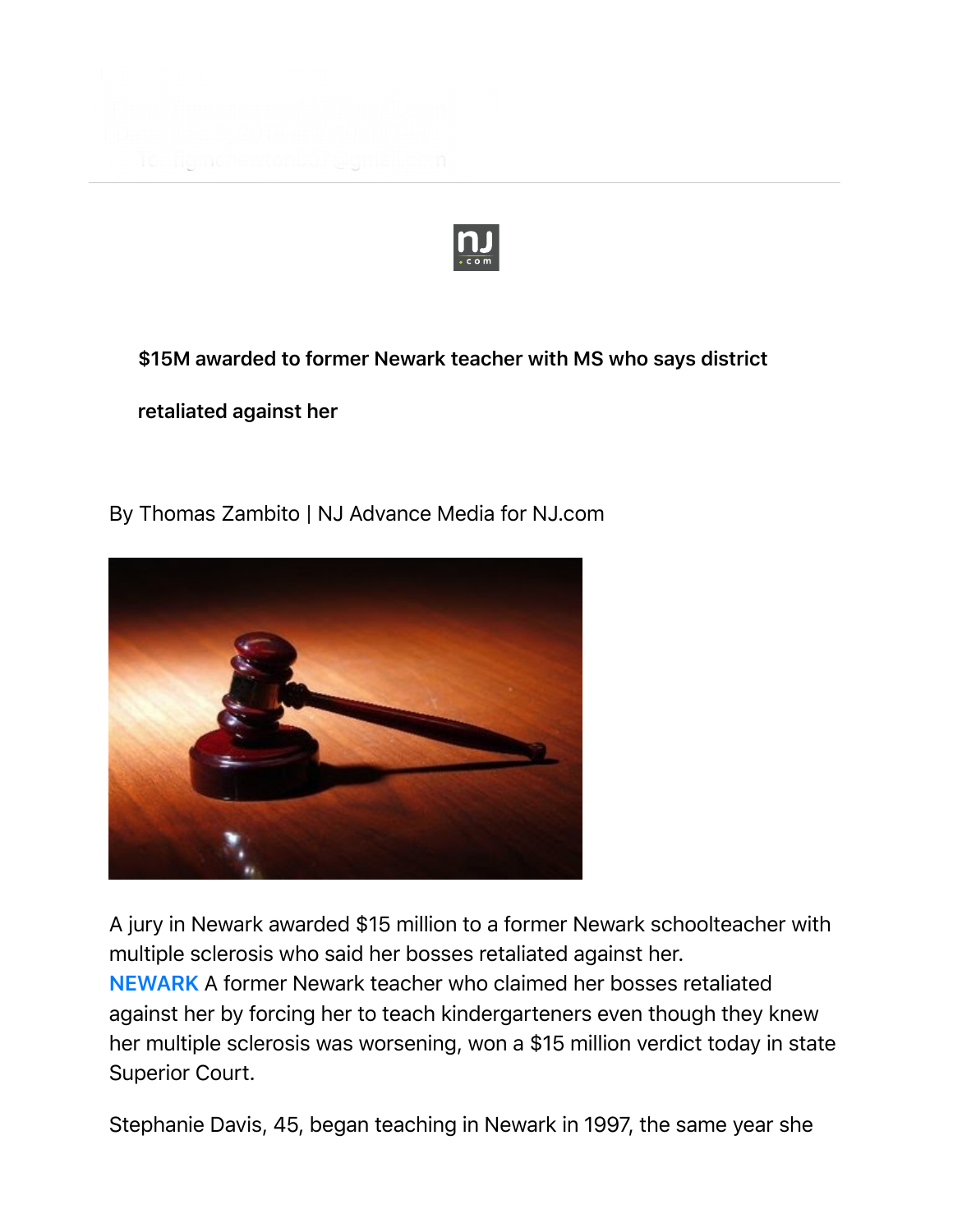was diagnosed with MS. Davis lawyers say her health deteriorated after she was removed from her job as a literary coach at an early childhood center and eventually sent to teach 5-year-olds.

While in the kindergarten job at the South 17th Street School, her supervisor criticized Davis work for a lack of vigor, her attorneys said. It broke my heart, Davis said of the 2012 transfers that ended her 15-year career and forced her into an early retirement.

After an eight-week trial in Newark, a jury of five women and two men awarded Davis \$12 million in compensation for her pain, suffering and lost wages. A short time later, they awarded her another \$3 million in punitive damages, despite a plea from an attorney for the school district who said any additional money was unnecessary and would negatively impact the city 37,000 schoolchildren.

The message will be received loud and clear by the district, attorney Perry Lattiboudere told jurors before they began deliberations on the punitive damages. We get it. My clients get it.

After the \$12 million award was announced, Lattiboudere told the jury, we are clearly disappointed with the decision but we respect your decision. It was unclear yesterday whether the district will appeal.

Davis attorneys, Kevin Barber and Christopher Hager, had argued that school officials purposefully ignored their clients requests for reasonable accommodations while they waged a nearly two-year retaliation campaign.

In these sorts of cases you need to punish them, Barber told jurors when asking that the jury also award punitive damages. They knew that her MS was getting worse. Her conditions were getting worse and what did they do? Absolutely nothing. Davis, who lives in the Vauxhall section of Union Township, wanted to remain in her job as a literary coach in a building where she had access to an elevator, her lawyers say. Her condition makes it